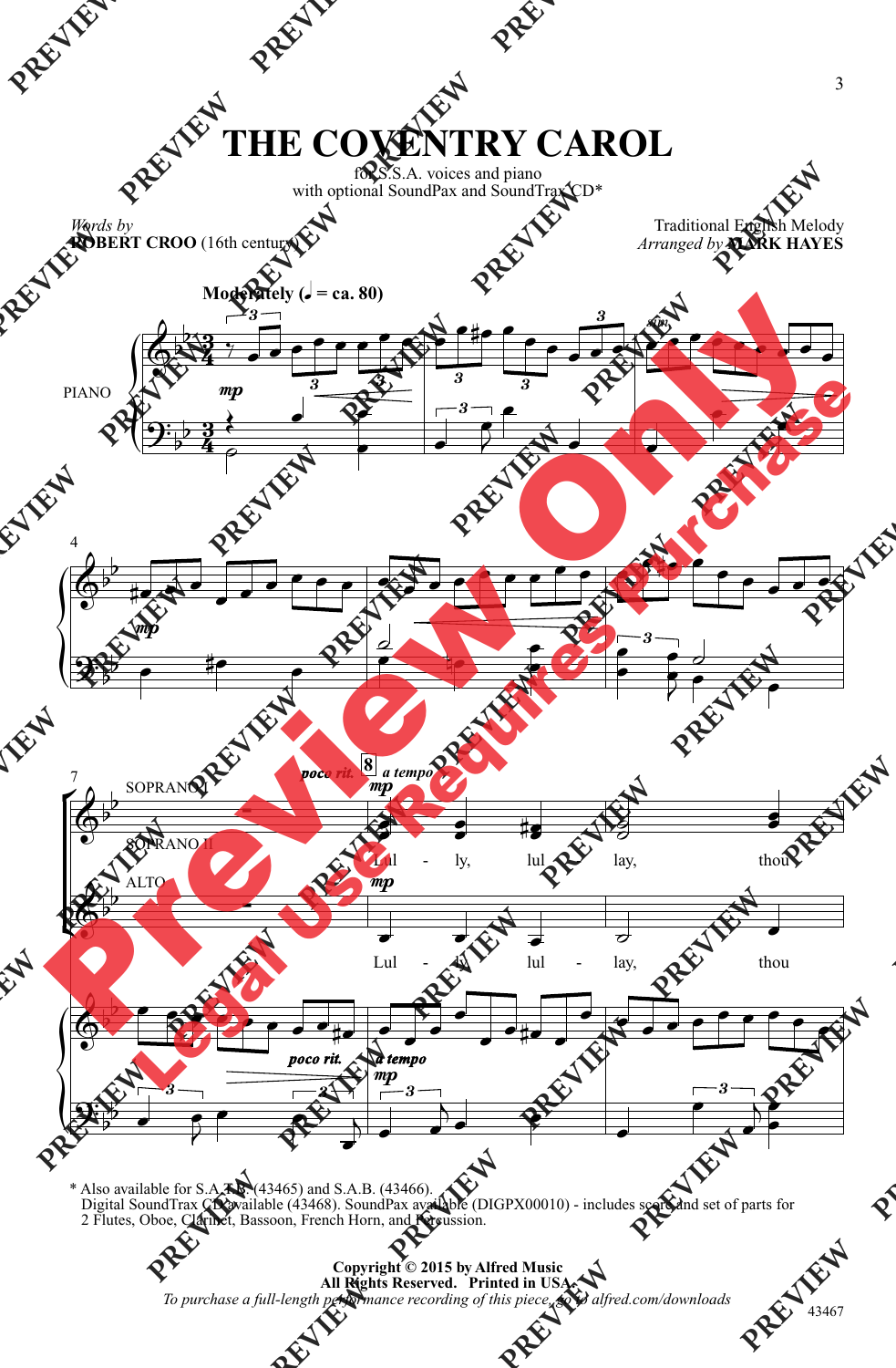

4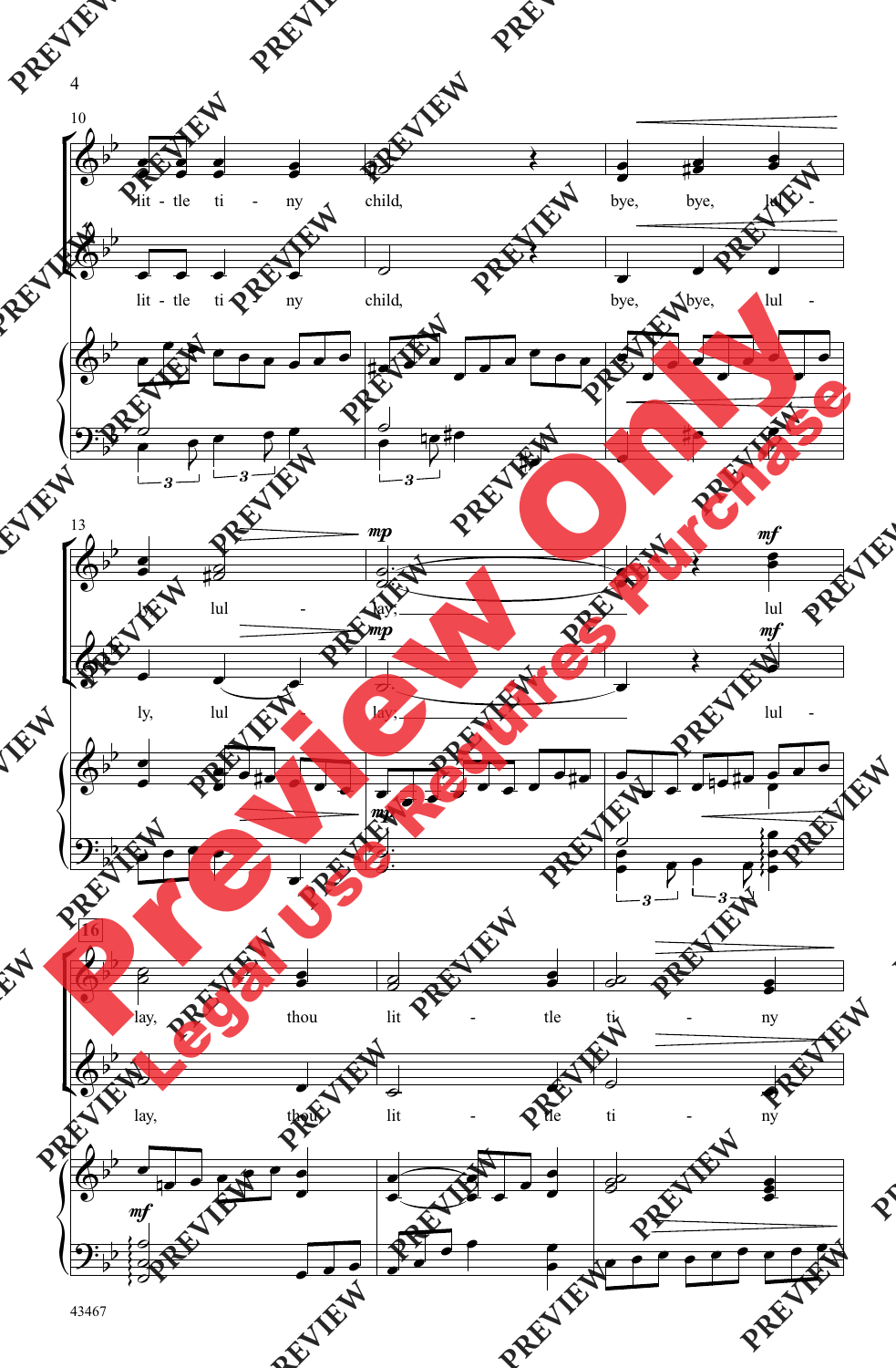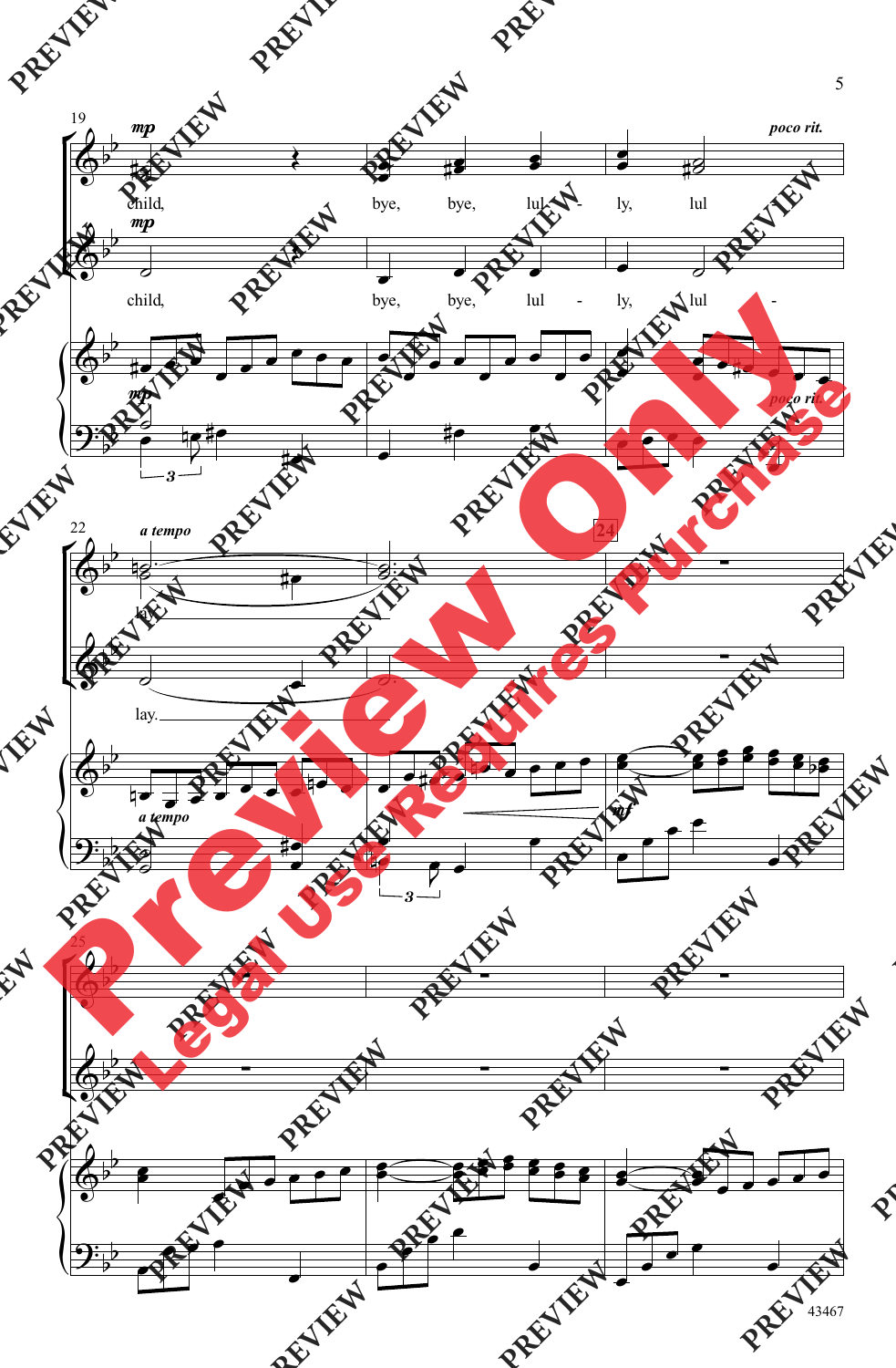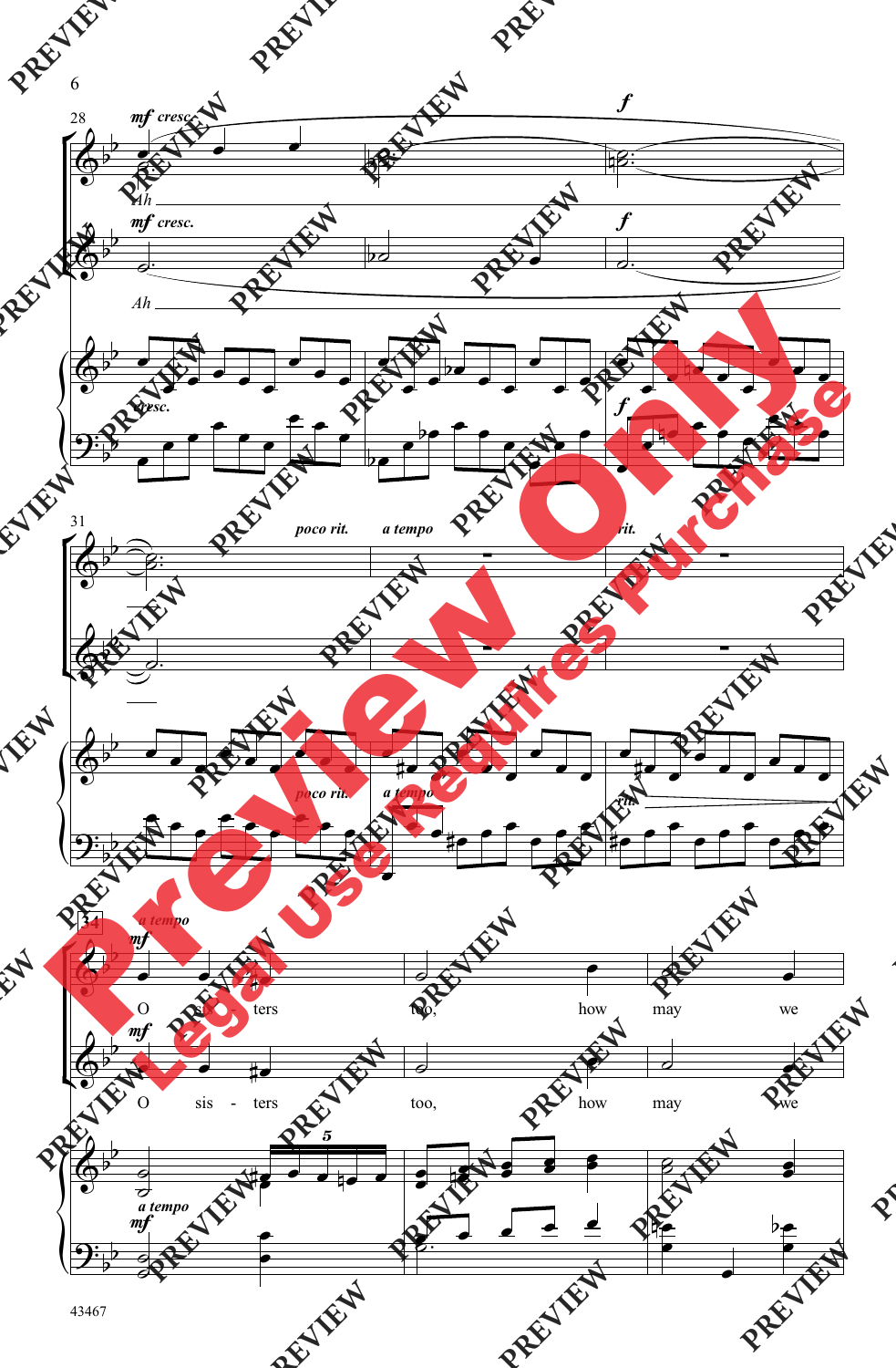

43467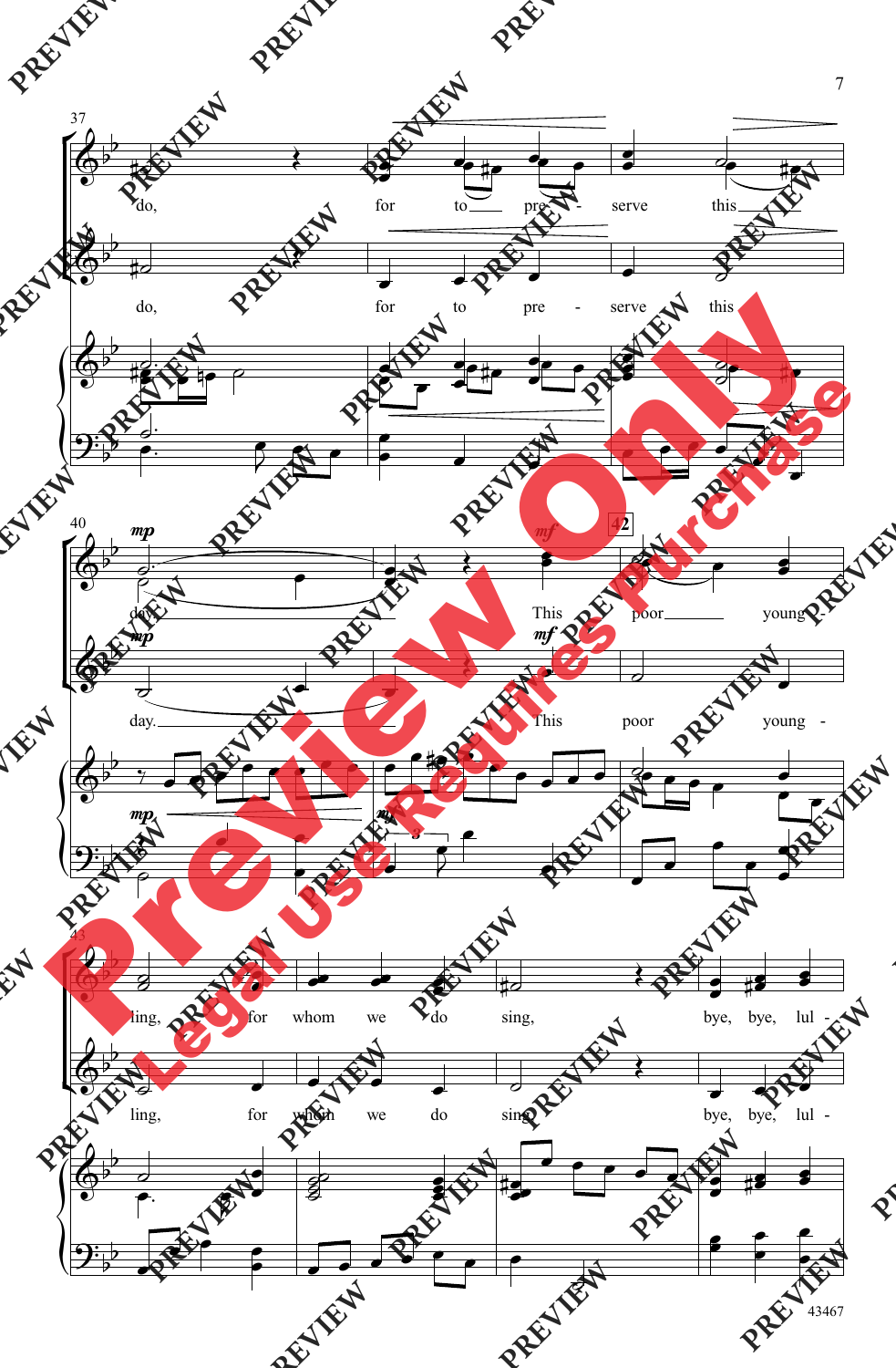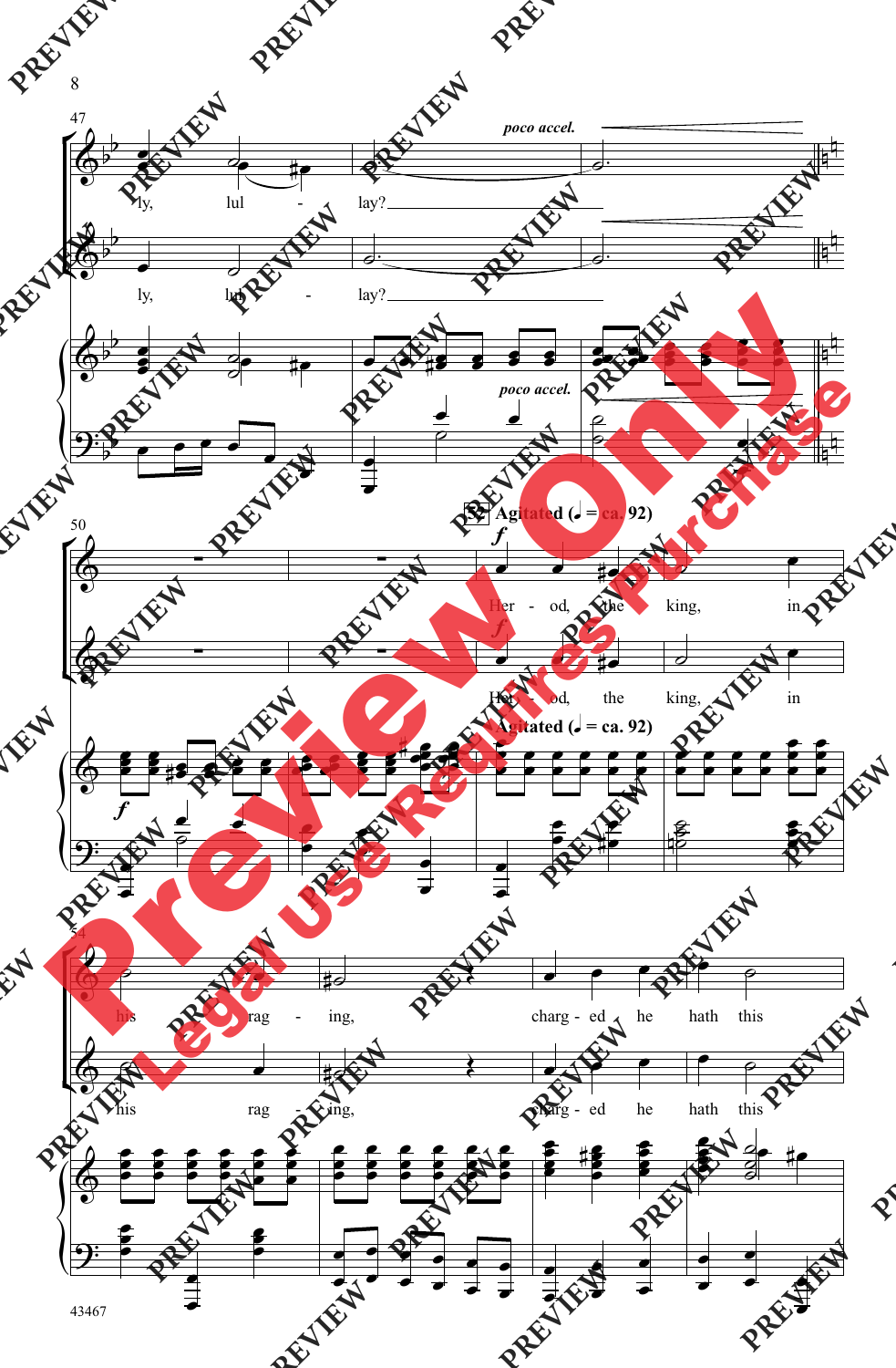

43467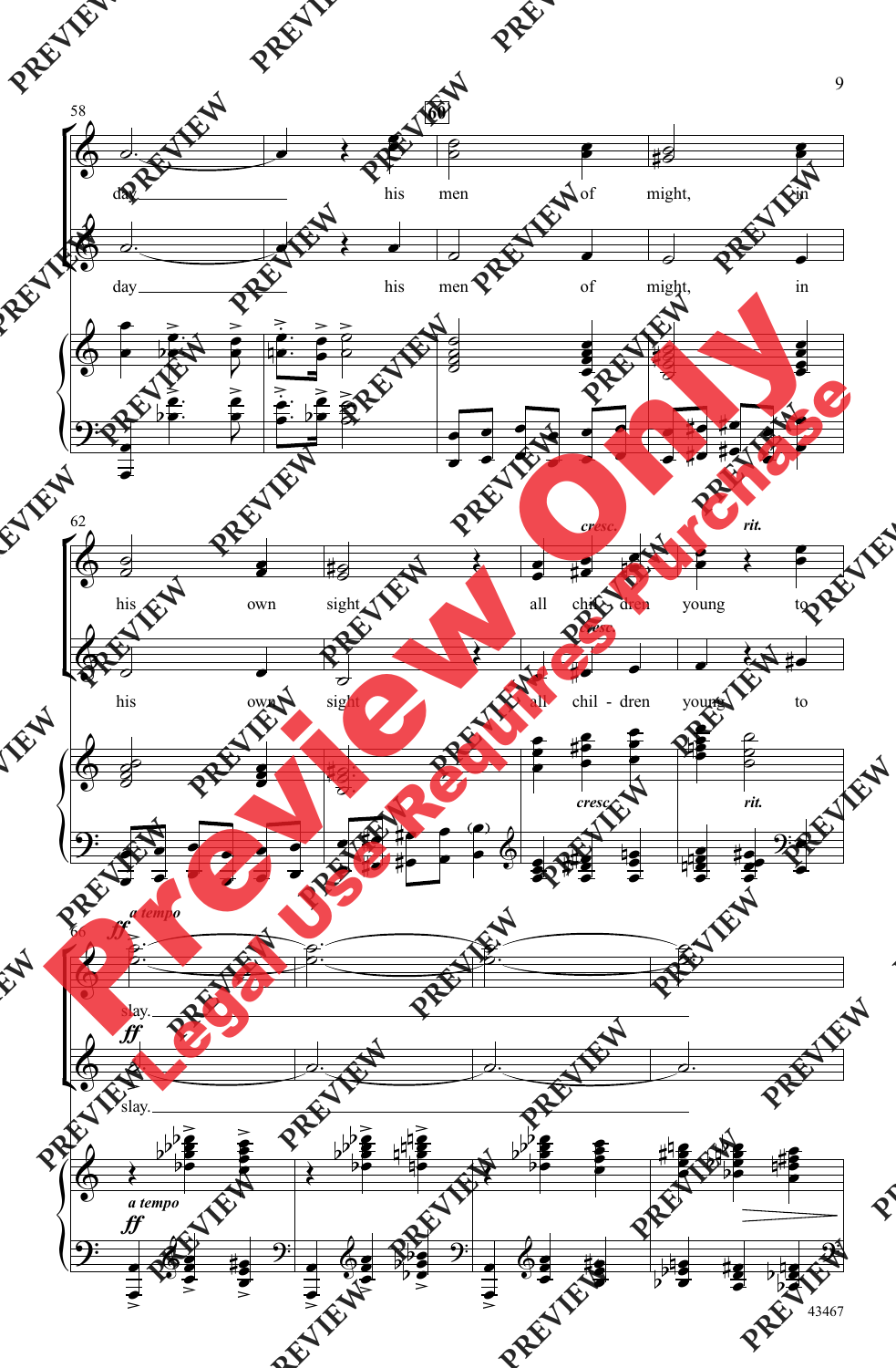